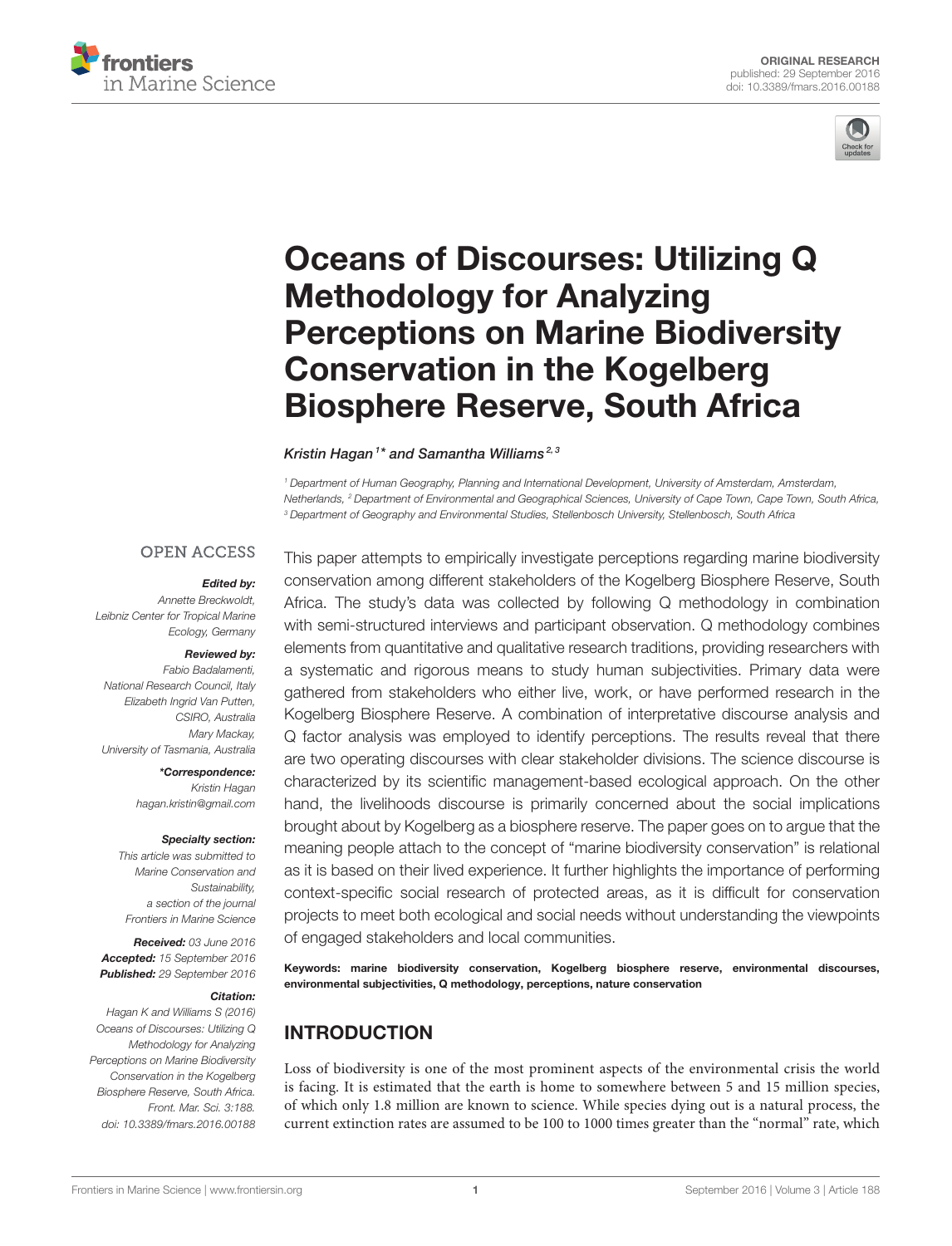is largely due to human activities such as habitat destruction and fragmentation, overharvesting or pollution (Stoll-Kleemann and Bertzky, [2004:](#page-12-0) p. 1; [Kearns, 2010:](#page-12-1) p. 7). Loss of biodiversity and rapid depletion of natural resources is present in all known ecosystems. While the ocean has been regarded as a source of infinite resources for a long time, it is estimated that 70% of the earth's commercially targeted fish species have been overfished to the point where their stocks are in grave danger of being depleted. On a global scale, some of the most threatened marine species include whales, dolphins, salmon, sea turtles, sharks, manatees and dugongs<sup>[1](#page-1-0)</sup>.

Biodiversity loss is therefore expressed as one of the main contemporary environmental concerns along with climate change and desertification [\(United Nations, 2002:](#page-12-2) p. 3). In response to reduce the loss of biodiversity worldwide, UNESCO has created 651 biosphere reserves (BR) in 120 countries worldwide as part of the Man and the Biosphere program (MAB). Biosphere reserves are experimental places, which see interdisciplinary approaches being tested to understand and manage changes and interactions between social and ecological systems, including conflict prevention and management of biodiversity. These reserves can be more closely described as areas comprising terrestrial, marine and coastal ecosystems, promoting biodiversity conservation of species as well as sustainable development of local human populations<sup>[2](#page-1-1)</sup>. Such a reserve is an open area without any fences to "keep people out" and "nature in." Furthermore, BRs are governed in such a way that local communities, farmers, conservation agencies and local governments are committed to protect the landscape and its biodiversity together<sup>[3](#page-1-2)</sup>. Participation of local communities in the management of biospheres is seen as crucial to make the project succeed, while at the same time aiming to include traditional ecological knowledge into ecosystem management. However, many attempts of conserving biodiversity have failed, and the BR concept as put forward by UNESCO is no exception [\(Stoll-Kleemann and Bertzky, 2004;](#page-12-0) [Hyman, 2006\)](#page-12-3). Many of the BRs neither have the resources nor the capacity to meet the global mandate put forward by UNESCO, a problem that is particularly evident in developing countries. Another important problem in a biosocio-economic system is that these systems are dynamic and complex, and consist of many interactions between humans and institutions. As a consequence, conflicts emerge on multiple levels. [Stoll-Kleemann and Bertzky](#page-12-0) [\(2004:](#page-12-0) p. 2) note that biodiversity conflicts are often a result of the different preferences, values and objectives of different actors.

Environmental arguments, such as protection and conservation of biodiversity might appear to be factual and scientific, but they are also meaningful, ethical and suggestive [\(Næss, 1974:](#page-12-4) p. xxiii), representing a certain discursive perception of an issue. However, the ways in which individuals think about and understand environmental problems such as biodiversity

<span id="page-1-1"></span>website, [http://www.unesco.org/new/en/natural-sciences/](http://www.unesco.org/new/en/natural-sciences/environment/ecological-sciences/biosphere-reserves/) [environment/ecological-sciences/biosphere-reserves/](http://www.unesco.org/new/en/natural-sciences/environment/ecological-sciences/biosphere-reserves/) Accessed 07.08.2015.

conservation, is a vital issue in the study of environmental politics that often remains unexplored in the literature. Yet, this issue should be regarded as one of central importance because "until we know the 'discourses' people use about the environment, it will be very hard to judge what, and whether, environmental policies will be socially acceptable, and therefore capable of being implemented" [\(Barry and Proops, 1999:](#page-12-5) p. 338). Reality is socially constructed; therefore the analysis of meaning becomes central. In this way, it is not an environmental phenomenon in itself that is important, but the way in which society makes sense of this phenomenon. The meaning attributed to a concept such as "biodiversity conservation" affects the outcomes, institutions and laws, and further becomes the context, or discourse, in which environmental issues are talked about.

These meanings do not appear out of nothing, but are the result of a particular set of operational routines and accepted norms and rules that give coherence to social life (Hajer and Versteeg, [2005:](#page-12-6) pp. 176–177). Understanding the local context and the local way of thinking about environmental issues is therefore crucial for creating development projects and plans that aim at protecting biodiversity. Furthermore, the study of environmental perceptions in particular is very important in creating an understanding of the social complexities embedded in the environmental crisis.

This research has set out to contribute to the debate of biodiversity conservation and how differing discourses influence stakeholder perceptions and management of BRs. In order to investigate perceptions of marine biodiversity conservation, the study utilized a case study approach to understand how different stakeholders of a BR perceive biodiversity conservation of marine areas. The area of focus was the Kogelberg Biosphere Reserve located in South Africa. The study furthermore aimed to illustrate the utility of Q methodology for conducting perception-based research. The following sections will provide the background and context to the case study under investigation, before then turning to the actual process of applying Q methodology.

## CONSERVATION THROUGH THE ESTABLISHMENT OF BIOSPHERE RESERVES

The Kogelberg Biosphere Reserve (KBR; **[Figure 1](#page-2-0)**) was proclaimed as South Africa's first BR in 1998 [\(Turpie et al., 2009:](#page-12-7) p. 1). Some of the objectives highlighted in the establishment of BRs include the preservation and sustainable utilization of natural resources, as well as economic development that aims to be socially and environmentally just. It also includes education, monitoring and research as core and ongoing priorities [\(Tucker,](#page-12-8) [2013:](#page-12-8) p. 2). These areas are typically divided into core areas (where the highest level of protection is afforded and little or no consumptive uses occur), buffer zones (surround the core, and limited development and activities occur) and transitional zones where a range of activities and developments (i.e., including farming, residential or resort projects) take place<sup>[4](#page-1-3)</sup>. Furthermore,

<span id="page-1-0"></span><sup>1</sup>Marinebio website, [http://marinebio.org/oceans/threatened-endangered](http://marinebio.org/oceans/threatened-endangered-species/)[species/](http://marinebio.org/oceans/threatened-endangered-species/) Accessed 10.08.2015.<br><sup>2</sup>UNESCO website,

<span id="page-1-2"></span><sup>3</sup>Kogelberg Biosphere Reserve website, [http://www.kogelbergbiospherereserve.co.](http://www.kogelbergbiospherereserve.co.za/) [za/](http://www.kogelbergbiospherereserve.co.za/) Accessed 10.08.2015.

<span id="page-1-3"></span><sup>4</sup>Kogelberg Biosphere Reserve Company website,<http://www.kbrc.org.za/> Accessed 05.04.2016.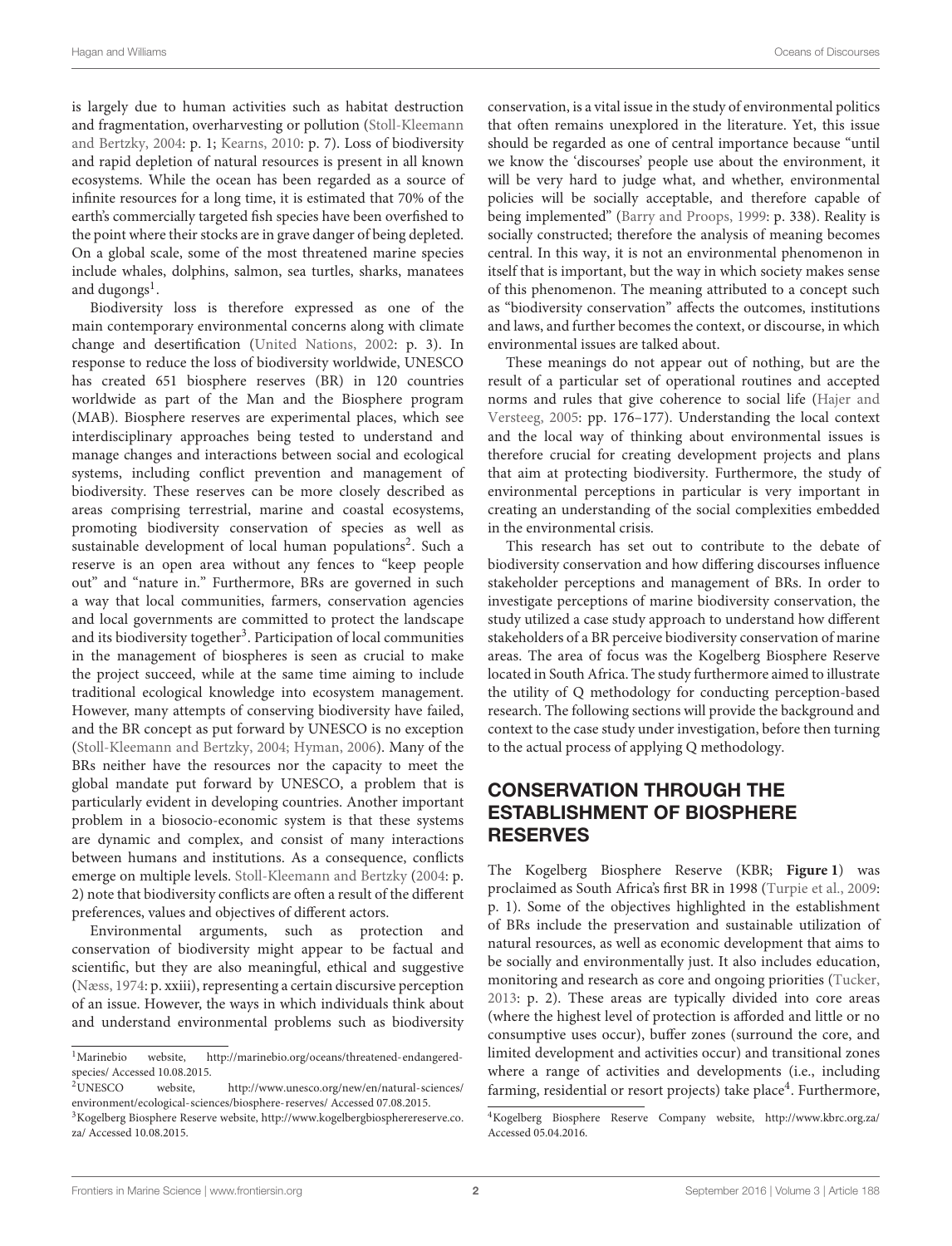

<span id="page-2-0"></span>BRs are managed by a range of organizations, including government departments, national parks authorities, provincial conservation bodies, local government departments, regional and municipal councils, non-governmental organizations (NGOs), community organizations, also with participation of researchers and universities.

The KBR is located in an area known as the Cape Floral Kingdom, comprising approximately 100,000 hectares at land and at sea<sup>[6](#page-2-1)</sup>. This area has approximately 5800 endemic plant species, which is more for its area than anywhere else in the world<sup>[7](#page-2-2)</sup>. The KBR, also known as the "heart of the floral kingdom,"

contains rich wildlife with a variety of different bird, amphibian and mammal species, and boasts with South Africa's largest penguin colony. About 30% of the KBR consists of marine areas, which are particularly biodiversity rich. This is where the cold Atlantic currents meet the Indian Ocean's warm waters, creating a home for a variety of marine species. The reserve starts in the Atlantic Ocean, 7.5 km from land, and stretches two nautical miles out to sea<sup>[8](#page-2-3)</sup>. Being located in the Overberg municipality, the area is surrounded by small villages that include Rooi- Els, Pringle Bay, Betty's Bay and Kleinmond [\(Turpie et al., 2009:](#page-12-7) p. 3). In terms of development and economic activity, the trade and services sectors make up almost half of the economic production, with tourism playing a vital role [\(Turpie et al., 2009:](#page-12-7) p. 9). Being in close proximity to the coast has meant that the inhabitants

<sup>5</sup>Map courtesy of [Johns and Johns \(2001\)](#page-12-9). Edited by Stephen Young.

<span id="page-2-1"></span><sup>6</sup>KBRC Kogelberg Biosphere Reserve Company website, [http://www.kbrc.org.za/](http://www.kbrc.org.za/index.php?dirname=docs_09about/history) [index.php?dirname=docs\\_09about/history](http://www.kbrc.org.za/index.php?dirname=docs_09about/history) Accessed 20.06.2016.

<span id="page-2-2"></span><sup>7</sup>Kogelberg Biosphere Reserve Company website, [http://www.kbrc.org.za/index.](http://www.kbrc.org.za/index.php?dirname=docs_03nature/flora) [php?dirname=docs\\_03nature/flora](http://www.kbrc.org.za/index.php?dirname=docs_03nature/flora) Accessed 24.08.2016.

<span id="page-2-3"></span><sup>8</sup>Kogelberg Biosphere Reserve Company website,<http://www.kbrc.org.za/> Accessed 05.04.2016.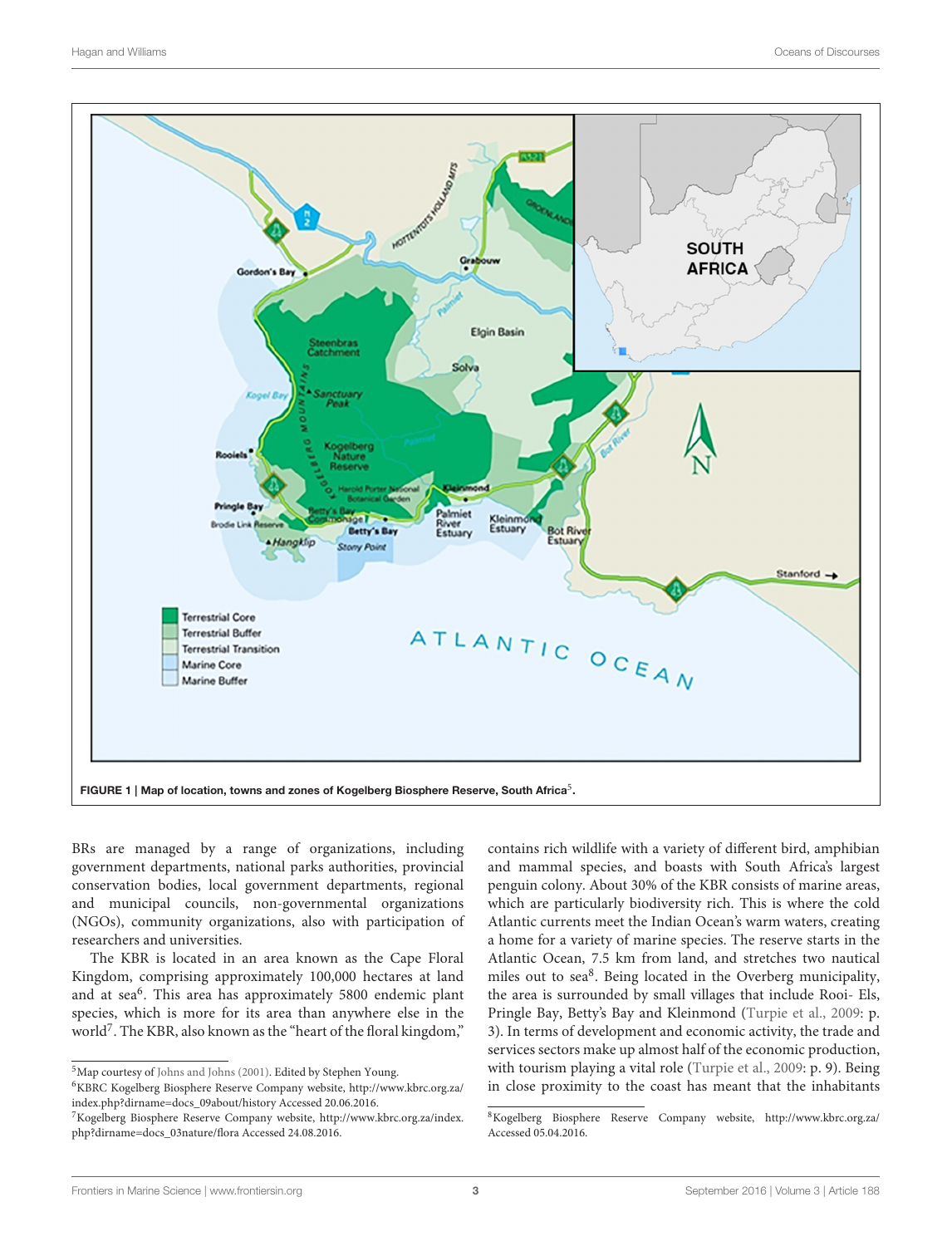of the surrounding villages have developed a dependency and relationship with the sea. Primary use of the coast and its resources include the harvesting of abalone (Haliotis midae), west coast rock lobster (Jasus lalandii), line fish and kelp. In the recent past, the harvesting of abalone has seen a moratorium being placed on the resource by the National department of forestry and fisheries as incidences of poaching and overharvesting are driving the species toward extinction. The tradition and history of fishing in one particular village, Kleinmond, has been well established and dates back many generations. However, the continued illegal harvesting and pressures for greater access to the coastal marine resources by local resource users (amongst others) of the KBR and elsewhere along the country's coast have been a subject of concern for the National department of forestry and fisheries [\(Turpie et al., 2009:](#page-12-7) pp. iv–vi; [Sunde, 2014:](#page-12-10) p. 23). As a result strict controls have been implemented by resource managers, and various efforts directed to streamline conservation efforts and economic and livelihood considerations within the KBR.

Management responsibility for the KBR is shared by a group of local and regional stakeholders. Its key management body is the Kogelberg Biosphere Reserve Company (KBRC), which works in collaboration with stakeholders from government, academia, business and NGOs<sup>[9](#page-3-0)</sup>. In this management structure there are different subgroups or stakeholder working groups. The Kogelberg Marine Working Group (KMWG) is one such gathering of involved stakeholders. It was established in 2009, with the aim to contribute to the management of a no-take Marine Protected Area (MPA) in Betty's Bay (see **[Figure 1](#page-2-0)**), which was established to facilitate the recovery of fish stocks and prevent marine species from being overharvested. The KMWG deals with marine and coastal environmental and social challenges (such as curbing poaching to protect the interest of the fishers) [\(Anchor Environmental, 2009:](#page-11-0) p. 4; [\(Hagan, 2016\)](#page-12-11): pp. 15–18). The rationale for establishing a BR in the Kogelberg area was to ensure better biodiversity conservation through stakeholder involvement. It was envisaged that it would also address issues related to development pressures and poverty alleviation [\(Hyman, 2006:](#page-12-3) p. 23). However, the KBR has not achieved all of its desired successes, which has resulted in limited conservation and social developmental outcomes and stakeholders who struggle to cooperate [\(Hyman, 2006:](#page-12-3) p. 1; [\(Müller, 2010\)](#page-12-12): p. 152; [\(Hagan, 2016\)](#page-12-11): p. 56). While previous studies have pointed out that stakeholders in the KBR are facing management and cooperation difficulties as a result of divergent interests and perceptions [\(Hyman, 2006:](#page-12-3) p. 84–88; [Müller, 2010:](#page-12-12) p. 152), this study has focused on stakeholders' perceptions of marine biodiversity conservation in more detail. The original study<sup>[10](#page-3-1)</sup> looked at five key stakeholder groups of the KMWG: CapeNature, scientists, small-scale fishers, World Wide Fund for Nature (WWF) and Seawatch [\(Hagan, 2016:](#page-12-11) pp. 18–19). This article will not discuss the latter two, as only two individuals from each of these Non-Governmental Organizations (NGOs) were working directly on marine conservation in the KBR. CapeNature is a governmental institution that chairs the KMWG. They have the statutory responsibility for biodiversity conservation in the Western Cape as governed by the Western Cape Nature Conservation Board Act 15 of 1998<sup>[11](#page-3-2)</sup>. Other stakeholders include both natural and social scientists, providing inputs in terms of management recommendations, monitoring and evaluation, as well as participation in stakeholder engagement. The fishers' group refers to men and women from the fishing villages of the KBR, whose livelihoods depend on small-scale fishing.

## MATERIALS AND METHODS

In order to gain an understanding of the different ways marine biodiversity conservation in the KBR is perceived, data gathering was carried out using Q methodology in combination with semi-structured interviews and participant observation. The data from this process was analyzed using Q factor analysis and interpretative discourse analysis. A "discourse" is in this context understood as "a shared way of apprehending the world. Embedded in language, it enables those who subscribe to it to interpret bits of information and put them together into coherent stories or accounts. Discourses construct meanings and relationships, helping define common sense and legitimate knowledge. Each discourse rests on assumptions, judgments, and contentions that provide the basic terms for analysis, debates, agreements, and disagreements [\(Dryzek, 2013:](#page-12-13) pp. 9–10).

#### Q Methodology

In the 1930s, the psychologist [Stephenson \(1953\)](#page-12-14) developed Q methodology as a means to systematically study human subjectivity. The methodology combines the strengths of both quantitative and qualitative research traditions, and is suitable to investigate questions about personal experience and matters regarding taste, values and beliefs [\(Baker, 2006:](#page-11-1) p. 2343). Q method is primarily used in psychology, but it has also been embraced by scientists as a means to investigate human subjectivity on a variety of issues, particularly in politics and health research [\(Eden et al., 2005:](#page-12-15) p. 414). In later years, Q method has also rapidly expanded to environmental studies [\(Dasgupta and Vira, 2005:](#page-12-16) p. 2; [Eden et al., 2005:](#page-12-15) p. 414; [Webler et al., 2009:](#page-12-17) p. 8). Previous publications in social environmental research have scrutinized a wide range of topics, including environmental policy (Addams and Proops, [2000\)](#page-11-2), global environmental change [\(Niemeyer et al.,](#page-12-18) [2005\)](#page-12-18), environmental management [\(Bischof, 2010\)](#page-12-19), successful biodiversity conservation [\(West et al., 2016\)](#page-12-20), and animal rights [\(Kalof, 2000\)](#page-12-21). The method has also been utilized in work on environmental policy and environmental discourses in order to gain a more thorough understanding of stakeholder perceptions [\(Dasgupta and Vira, 2005;](#page-12-16) [Guimaraães, 2010;](#page-12-22) [Pike et al., 2014\)](#page-12-23).

All Q studies are reconstructive and characterized by two key features. Firstly, the collection of data is done in form of Q sorts [\(Watts and Stenner, 2012:](#page-12-24) p. 178). This is typically

<span id="page-3-0"></span><sup>9</sup>Kogelberg Biosphere Reserve Company website, [http://www.kbrc.org.za/index.](http://www.kbrc.org.za/index.php?dirname=docs_04projects/partners) [php?dirname=docs\\_04projects/partners](http://www.kbrc.org.za/index.php?dirname=docs_04projects/partners) Accessed 12.05.2016.

<span id="page-3-1"></span><sup>&</sup>lt;sup>10</sup>This paper draws on research undertaken as part of the first author's master's dissertation.

<span id="page-3-2"></span><sup>11</sup>CapeNature website,<http://www.capenature.co.za/about-us/> Accessed 12.05.2016.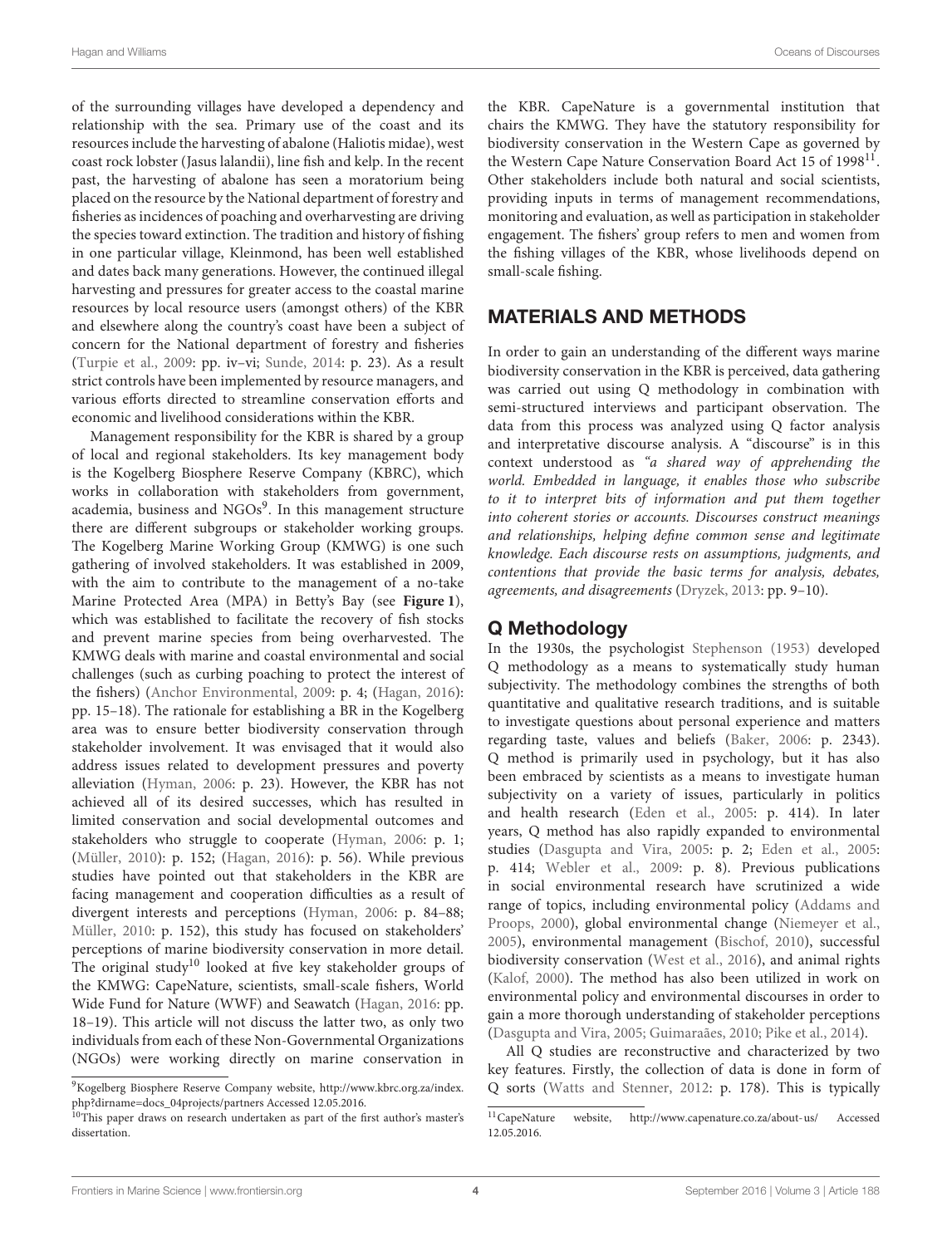(but not always) done by presenting people with a sample of statements about a topic, which is referred to as the Q-set. The selected respondents, called the P-set, are instructed to rank-order the statements from their personal point of view on a score sheet. Following this process, which is called the Q sort, people give their subjective meaning to the statements and thus reveal their subjective viewpoint (Van Exel and de Graaf, [2005:](#page-12-25) p. 1). Secondly, these Q sorts are factor-analyzed for establishing different patterns [\(Watts and Stenner, 2012:](#page-12-24) p. 178). Unlike standard survey analysis, Q methodology is not aimed at establishing patterns across individual characteristics such as age, gender and class. Instead it looks at patterns within and across individuals by focusing on their discursive understanding of a particular issue. It works on the assumption that there are a limited number of ordered patternings within a particular discursive realm, attempting to reveal those patterns in a structured and interpretable way [\(Barry and Proops, 1999:](#page-12-5) p. 339). The method is primarily explorative, for qualitative recognition of the mere existence of subjective views instead of measurement of pre-defined attitudes or perceptions. One of the main strengths of the method is that it provides statistically significant results from a reasonably low sample size [\(Brown,](#page-12-26) [1993:](#page-12-26) p. 94). Furthermore, it converts in-depth subjective information into quantifiable data in a way that traditional methods are not capable of [Pike et al.](#page-12-23) [\(2014:](#page-12-23) p. 667).

## Administering the Q Sort

Influenced by the steps created by [Brown \(1993\)](#page-12-26) and later elaborated by [Van Exel and de Graaf \(2005\)](#page-12-25), this Q study was conducted by following six steps; (1) defining the concourse; (2) developing the Q sample; (3) selecting the P-set; (4) Q sorting; (5) semi-structured interviews; and (6) analysis and interpretation.

Employing Q methodology, the first and most important step is to identify all the possible statements the actors within the relevant domain could make about the subject matter (Van Exel and de Graaf, [2005](#page-12-25) : p. 4), in this case marine biodiversity conservation. The concourse, or "the flow of communicability surrounding any topic" [\(Brown, 1993:](#page-12-26) p. 94) was collected through key informant interviews with two representatives from each stakeholder group, as well as interviews and informal conversations with other members of the identified stakeholders, living or working in the KBR. A snowball sampling method was employed after attending a KMWG meeting in order to meet and contact relevant respondents. A purposive sampling approach was also employed with people who had relevant views on the matter without being directly related to the KBR context. These included fishers from other parts of the coast (outside the KBR) as well as conservation biologists and politicians working with nature reserves in the Western Cape. This was done to triangulate the various ideas surrounding biodiversity conservation in general and of marine areas in particular. These interviews and conversations (about 40 in total) resulted in hundreds of statements, which were transcribed, coded and divided into categories. These categories emerged inductively from the coding process, focusing on the most re-occurring issues. For instance, issues related to the MPA came up frequently and were therefore included, while gender was only brought up once and thus excluded. The Q sample was selected by choosing a few statements from each category [\(Webler et al., 2009:](#page-12-17) p. 10). Particular emphasis was placed on interviews with people living and working in the KBR, minutes from meetings of the KMWG and scientific literature from the area. This resulted in 45 statements being collated. In this way, the selection procedure was based on field observation and interview data, in contrast to being based on pre-existing theory and categorizations. In addition to the Q sorting task, a key focus of the study was to emphasize the qualitative interview in combination with each Q sort. The Q sorts and interviews were set up to be no longer than 1 h, therefore the amount of statements had to be reduced accordingly. The selection procedure used experts (social scientists who had worked in the KBR during the last 2 years but were no longer actively involved) as a means of piloting the suitability of the Q sample. This resulted in a final Q set consisting of 23 statements (see **[Table 1](#page-5-0)** below).

The next step was to develop the P-set, which is a "structured sample of respondents who are theoretically relevant to the problem under consideration. (...) The aim is to have four or five persons defining each anticipated viewpoint, which are often two to four, and rarely more than six" [\(Van Exel and de Graaf, 2005:](#page-12-25) p. 6). From the three stakeholder groups, eleven key informants were selected; four scientists (two social, two natural scientists), four fishers and the three CapeNature managers responsible for the KBR. As there is a limited amount of dedicated people who are engaged in the KMWG or the daily operations of the coastal areas of the KBR, the authors prioritized key informants with high levels of influence and engagement. The original study, which also involved Seawatch and WWF, contained 15 respondents for Q sorting. One of the benefits of Q methodology is that only few participants are needed to give statistical significant results. According to [Barry and Proops \(1999\)](#page-12-5), as few as 12 participants can generate statistically meaningful results, because each participant's Q sort provides a vast amount of information [\(Barry and Proops, 1999:](#page-12-5) p. 334).

The Q set was given to the respondent in form of a deck of randomly numbered cards. Each card contained one statement from the final Q sample. The respondent was first instructed to sort the deck into three piles; "agree," "neutral/undecided," and "disagree," depending on his/her personal point of view. Thereafter, the respondent was instructed to sort out the statements on a score sheet with a pyramidal, or "quasi-normal," sorting distribution, ranging from "strongly disagree" (−4) to "strongly agree" (4). The sorting distribution was pre-arranged; the whole Q set had to be allocated a ranking relative to one another within this distribution (see **[Figure 2](#page-6-0)**). Each Q sorting was combined with an interview. During the sorting procedure, the respondent could choose whether to talk the researcher through each statement, or to sort first and do a follow-up interview afterwards. After each sorting, the respondent was asked to elaborate on his/her point of view, explain the most salient statements, and discuss whether there was any themes the respondent felt missing in the deck.

The Q sorts were subject to Q factor analysis, which is the most quantitative part of Q. The factor analysis was carried out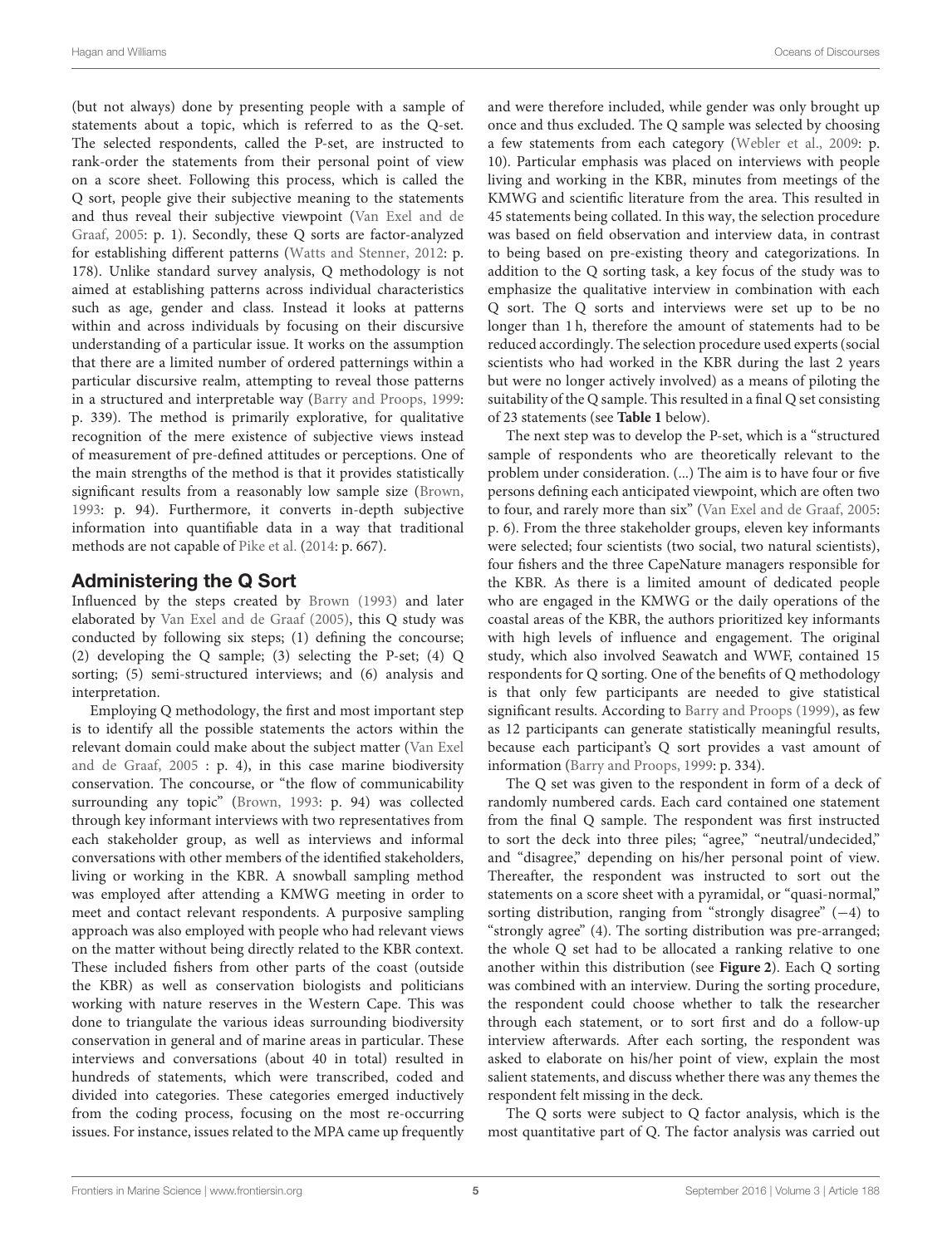#### <span id="page-5-0"></span>TABLE 1 | Statements, with scores on the two extracted discourses, sorted from consensus to strongest deviation.

| No. | <b>Statement</b>                                                                                                                                                                                                                                                          | <b>Factor 1 Scientific</b> | <b>Factor 2 Livelihood</b> |
|-----|---------------------------------------------------------------------------------------------------------------------------------------------------------------------------------------------------------------------------------------------------------------------------|----------------------------|----------------------------|
| 11  | The marine working group for the management of the KBR is just talk, talk, talk. They<br>don't get anything done.                                                                                                                                                         | $\circ$                    | 1                          |
| 17  | If we are to stop plundering nature for its resources, we need to change our ways of<br>living. For this to happen, human nature has to change. That's impossible.                                                                                                        | $-2$                       | $-1$                       |
| 21  | The marine reserve policies are not from South Africa. It is an agenda from America<br>and Europe to plunder our resources - resources belonging to us.                                                                                                                   | $-2$                       | $-3$                       |
| 10  | To work with the sea's resources you need to be a conservationist. It needs to come<br>from the heart, you need to care about what you are doing.                                                                                                                         | $\mathbf{1}$               | 1                          |
| 23  | I wish I could prevent poaching along the coast, but I can't.                                                                                                                                                                                                             | $-1$                       | $\circ$                    |
| 2   | Living with the sea is my way of existing.                                                                                                                                                                                                                                | $\overline{2}$             | 3                          |
| 7   | If we don't do something about the ocean, the ocean will die.                                                                                                                                                                                                             | $\mathbf{2}$               | 1                          |
| 13  | I am in favor of protection, but it must include the fishers.                                                                                                                                                                                                             | $\overline{4}$             | 2                          |
| 6   | Environmental issues such as ocean pollution or protection of wildlife are outside of<br>my control. I cannot do anything about it.                                                                                                                                       | $-3$                       | $-2$                       |
| 8   | Rules among the fishers are enough to ensure the continued existence of marine<br>species.                                                                                                                                                                                | $-3$                       | $-2$                       |
| 1   | There is no point trying to conserve nature. The only thing that matters to people is<br>prosperity and economic wealth.                                                                                                                                                  | $-2$                       | $-4$                       |
| 22  | I need to be allowed to do what I need to do to make a living, although it means that<br>some plant or animal species might go extinct.                                                                                                                                   | $-4$                       | $-3$                       |
| 4   | The KBR should not be a management issue. It should be left alone to the people<br>living there.                                                                                                                                                                          | $-1$                       | $\circ$                    |
| 9   | Most of the people working on the marine areas of the Kogelberg Reserve don't care<br>about conservation.                                                                                                                                                                 | $\circ$                    | $-2$                       |
| 12  | Animals are worth just as much and have the same right to live as humans.                                                                                                                                                                                                 | $\circ$                    | 2                          |
| 16  | When you live in nature you tune into a certain aspect where you feel more<br>comfortable and become part of it. But you also realize how vulnerable it is, and how<br>much protection it needs. It desperately needs to be looked after.                                 | $\overline{2}$             | 0                          |
| 3   | We need to have non-catch areas where no one is allowed to fish, and open areas<br>where only local fishers are allowed to fish. The commercial industry must be left out<br>of the equation.                                                                             | $\circ$                    | 2                          |
| 14  | Our government officials are corrupt.                                                                                                                                                                                                                                     | $\mathbf{1}$               | $-1$                       |
| 15  | The conservation ideal is that nature is left as close to its natural state as possible.                                                                                                                                                                                  | 1                          | 0                          |
| 5   | If the abalone goes extinct, the ecosystem becomes unbalanced.                                                                                                                                                                                                            | 3                          | $\circ$                    |
| 20  | The way that humans exist and live today, their techniques for production and<br>acquisition of resources, are no longer at pace with the natural state. We have<br>outstripped the ability for natural ecosystems to recover from, and provide for, our<br>requirements. | 3                          | $-1$                       |
| 18  | The fishers are the protectors of the fishing areas and the sea, but by imposing MPAs<br>without our permission, the responsibility is taken away from us.                                                                                                                | $\mathbb O$                | 4                          |
| 19  | If there is a problem of decreasing fish stocks one must start with introducing<br>restrictions on the big fish boats, not on the small scale fishers who fish for their<br>livelihood.                                                                                   | $-1$                       | 3                          |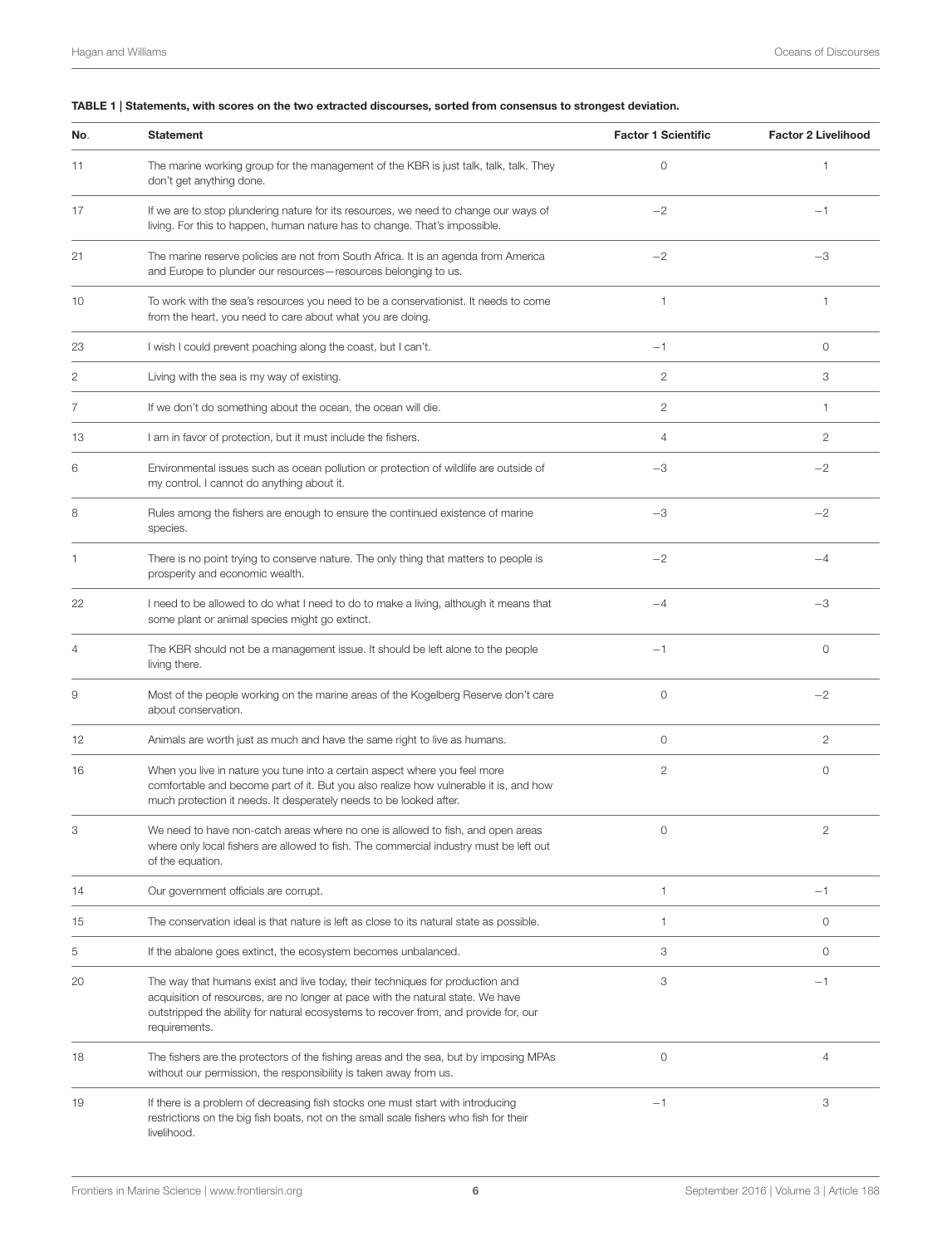| Disagree                                        | Agree |      |      |      |              |  |                |   |                |  |  |  |
|-------------------------------------------------|-------|------|------|------|--------------|--|----------------|---|----------------|--|--|--|
|                                                 | $-4$  | $-3$ | $-2$ | $-1$ | $\mathbf{0}$ |  | $\overline{2}$ | 3 | $\overline{4}$ |  |  |  |
|                                                 |       |      |      |      |              |  |                |   |                |  |  |  |
|                                                 |       |      |      |      |              |  |                |   |                |  |  |  |
|                                                 |       |      |      |      |              |  |                |   |                |  |  |  |
|                                                 |       |      |      |      |              |  |                |   |                |  |  |  |
|                                                 |       |      |      |      |              |  |                |   |                |  |  |  |
| FIGURE 2   Pre-arranged frequency distribution. |       |      |      |      |              |  |                |   |                |  |  |  |

<span id="page-6-0"></span>with the help of PQMETHOD-2.35<sup>[12](#page-6-1)</sup>, particularly designed for Q methodology. The package correlates every respondent's Q sort with every other Q sort. The resulting correlation matrix was then used for a centroid factor analysis (to define centers of gravity in the matrix and express these in specific terms; [\(Brown, 1993\)](#page-12-26): p. 113). Varimax rotation was then used to rotate the remaining factors into a "simple structure" in order to extract factors that are significant according to the protocols of Q [\(Barry and Proops,](#page-12-5) [1999:](#page-12-5) p. 341). The package extracts all significant factors and conveys them as the "best estimate" of the sorts that represent them [\(Barry and Proops, 1999\)](#page-12-5), capturing the common essence of the sorts. Based on their correlation to certain factors, the package provides a way of recognizing fundamentally different viewpoints and grouping respondents around these. The factors resulting from this analysis are not necessarily represented by any specific individual, but rather represent an "ideal type," which is a virtual respondent that is fully representing one of the distinguished viewpoints [\(Bischof, 2010:](#page-12-19) p. 605). Usually, each respondent has aspects of more than one "ideal" sort in their personal sort. Q sorts that come closest to this ideal are listed. The significance of a factor is determined statistically by its Eigenvalue (i.e., the sum of squares of the factor loadings). Eigenvalues higher than 1 are considered significant [\(Van Exel and de Graaf, 2005:](#page-12-25) p. 18). Another statistical criterion is the composite reliability<sup>[13](#page-6-2)</sup> of a factor, which depends on how many respondents define it. The more respondents define a factor, the higher the reliability [\(Dasgupta and Vira, 2005:](#page-12-16) p. 14). A factor should be defined by at least five respondents. This will result in a factor reliability of 95%, which is sufficient to obtain a clear factor reading (du Plessis, [2005:](#page-12-27) p. 168). Correlation between an individual Q sort

and shared factor was considered significant if a factor loading exceeded ±0.36 [\(West et al., 2016:](#page-12-20) p. 186).

The "ideal" Q sorts resulting from this procedure were interpreted along with the interview data to gain a better understanding of the outcomes of the factor analysis. As most respondents expressed their view on each single statement in the Q deck and answered interview questions related to these themes, the interview data carried extensive amounts of information that could be directly attached to each quote. This data assisted in interpreting the meaning of each statement and understanding the rationale behind why statements were sorted in a particular order [\(Gallagher and Porock, 2010:](#page-12-28) p. 298). In addition to the factor analysis, interview data and observations from the field were subject to interpretative discourse analysis to triangulate the results. Interpretative discourse analysis is committed to gaining an in-depth understanding of the actors' frame of reference, and possesses a view of language as being constructive rather than merely representational. It emphasizes the social construction of meaning and the central role of language as a symbolic medium in constructing social reality [\(Heracleous, 2006:](#page-12-29) pp. 11–12). Prior to the Q factor analysis, all the interviews and accompanied field observations were coded and analyzed separately, focusing on elements such as language, content, meaning, knowledge system and worldview. Later the interviews were compared with each other and analyzed. Therefore, interview data and field observations were subjected to interpretative discourse analysis on its own, and assisted the Q factor analysis by including respondents' interpretations of statements when analyzing the factors.

#### RESULTS

The factor analysis revealed that there are two operating discourses in the KBR, and that these discourses have a clear stakeholder division. All respondents in the P-set loaded on a factor. The three CapeNature representatives loaded on factor 1, and the four fishers on factor 2. The natural and social scientists were split. The two natural scientists load on factor 1, while

<span id="page-6-1"></span><sup>&</sup>lt;sup>12</sup>Schmolck, P. (2015) The PQ Method Page, online: [http://schmolck.userweb.](http://schmolck.userweb.mwn.de/qmethod/) [mwn.de/qmethod/](http://schmolck.userweb.mwn.de/qmethod/) Accessed 01.02.2016.

<span id="page-6-2"></span><sup>&</sup>lt;sup>13</sup>In PQMethod the formula Rxx = 0,80p / [1 + (p - 1), 080] is built into the program. 0,80 is the presumed average reliability of the Q sorts comprising the factor, while p is the number of those Q sorts. Rxx is the test-retest reliability coefficient. When  $p = 5$  Q sorts the factor reliability is Rxx = 0,80(5) / [1 + (5 − 1),80] = 0,9524 (from [du Plessis, 2005:](#page-12-27)169).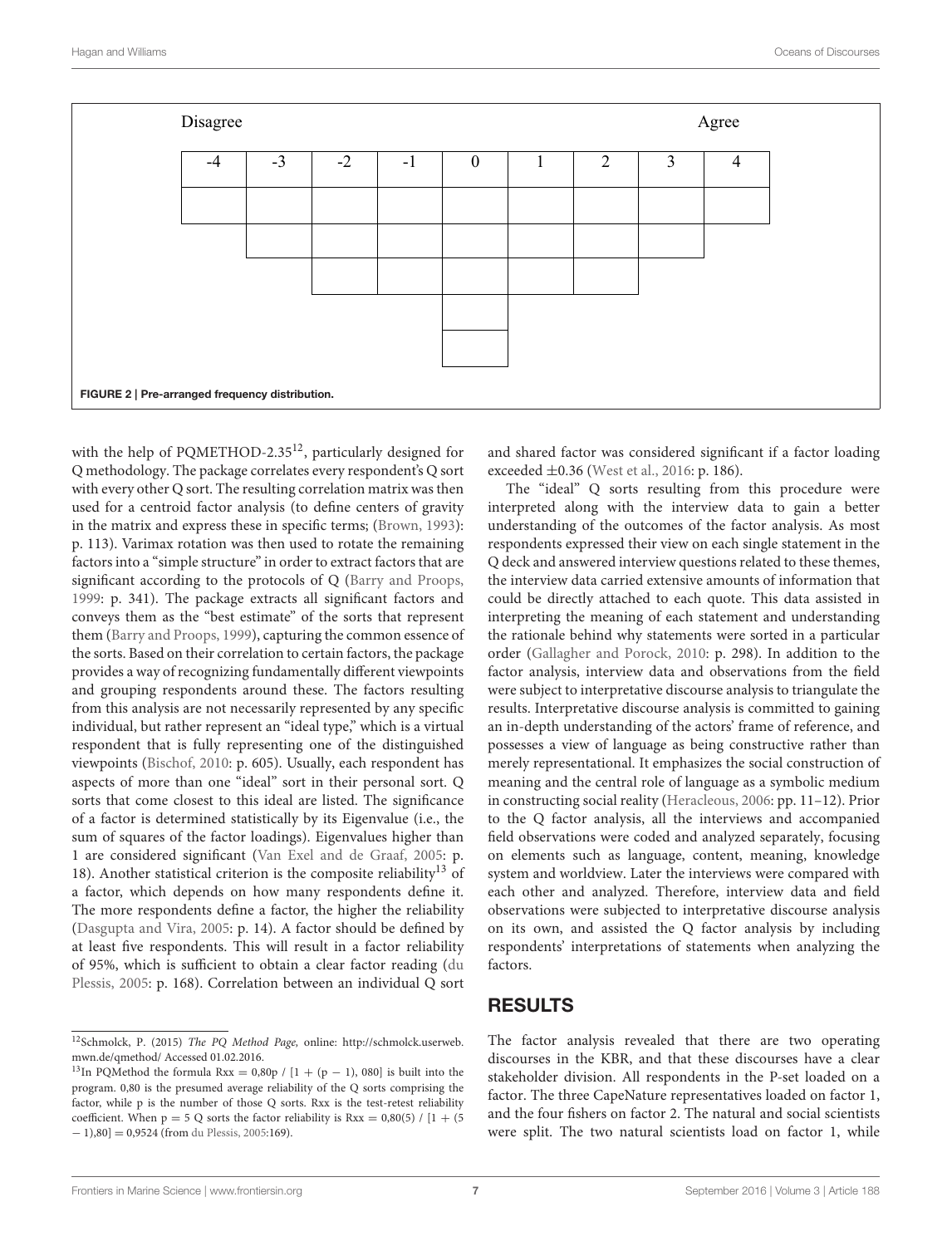the two social scientists load on factor 2. The discourse held by CapeNature and the natural scientists will in the following be referred to as the "scientific discourse," while the fishers and the social scientists adhere to the "livelihood discourse." The Eigen value of the scientific discourse is 5.3067, while it is 2.1598 for the livelihood discourse. The composite reliability is 97.3 and 96%, respectively.

The two "ideal type" Q sorts for the scientific and the livelihood discourse are shown below in **[Table 1](#page-5-0)**. In the table they are presented from statements of "strongest consensus" to statements of "strongest deviation." Statements of high consensus refer to statements that have been sorted similarly on the "ideal type" Q sorts of both discourses. It shows what aspects do not distinguish significantly between the two discourses. Consensus does not automatically mean that the statement has scores in the middle (near 0), it can also be non-neutral. **[Table 1](#page-5-0)** shows that, according to the factor analysis, statements #2, #4, #6, #7, #8, #10, #11, #17, #21, and #23 do not distinguish considerably between the different discourses but show common grounds between the two.

The statements of strongest deviation show what issues differ most between the two discourses. **[Table 1](#page-5-0)** shows that the most important statements of distinction are statements #1, #3, #5, #9, #12, #13, #18, #19, and #20. These statements are statistically significant and therefore central when describing the discourses; they show the distinguishing issues and their relational importance. The interview data carried vital information explaining the respondents' thoughts on the issues highlighted in the statements, as well as the reasons why they sorted the way they did.

Furthermore, the results of the interpretative discourse analysis have been triangulated with the Q factor analysis to validate the factor interpretation. The following section will present the scientific discourse and the livelihood discourse in closer detail, interpreting both data from the Q factor analysis and the interpretative discourse analysis.

#### The Scientific Discourse

What is distinctive about this account is its normative management-based ecological approach. This discourse displays a strong concern about the destructive impact human behavior has on the environment. It emphasizes the necessity of creating management plans and projects to reach conservation objectives, and that these projects need to involve the fishers to succeed optimally.

Three statements are particularly important for this discourse, namely #13, #20, and #5. These three statements happen to be the statements of strongest agreement for this discourse, while also being among the most distinguishing ones to the livelihood discourse. The statements of strongest disagreement are #6, #8, and #22, however none of these statements are of great significance in defining this discourse in a comparative perspective to the other one, as all three are statements of consensus.

There is support for the idea that all citizens should take responsibility for environmental problems, and that the South African government has a statutory duty to protect marine

biodiversity. According to this view, the Kogelberg belongs to the South African state and therefore all South Africans, not only the locals who live in the reserve. As commented by a natural scientist: "Just because they happen to live there next to that piece of coast, I don't see that that necessarily means ownership or users rights. Theoretically, all of the resources belong to the state. That's what it says in the constitution. (...) People living outside the KBR have concerns and a right to know that that is being managed properly for the benefit of all South Africans, not just the people who happen to live in it." Marine conservation in this context involves regulating people's utilization of the sea's resources. As pointed out by another natural scientist: "I do think that it's never fully recognized that, if you look at our law, all the sea and it's resources are held in trust for all South Africans. Not just the people who happen to live by the sea." These statements therefore concur with dominant discourses which stress that MPA's are particularly important in this regard in order to keep marine areas healthy, which is necessary for protecting marine species.

While a desire to strive toward "pristine" conservation ideals is present in the scientific discourse, regulation of human activities and more specifically the presence of people are cited as an important environmental and social challenge in achieving this state. In the interviews, this was demonstrated by the following response: "A MPA, which is less than 10% of an entire coastline, needs to be pristine. Not to do away with people's right to catch fish. But to have an area where we know what it used to be like. That is also an ideal place to monitor change. Climate change and change that doesn't come through human pressures. So it's got a very critical need." (CapeNature Official). This discourse expresses support for the viewpoint that local communities' use of marine resources is an important factor in species being threatened. In the interviews, both scientists and CapeNature representatives directly referred to the tragedy of the commons scenario when discussing the issue of fishers as protectors (statement #13). Following this view, the primary objective of the fishers is to optimize their daily economic return. According to one CapeNature official, "obviously fishermen are concerned about their resource, but the problem is the tragedy of the commons scenario. If you don't catch the fish, the next person is going to catch the fish." Having to act according to one's own self-interest instead of "the common good" is closely connected to the socio-economic reality of fishers' dependency on marine species to provide means of securing the necessities of life. According to this approach, conservation is also a matter of education, as locals harvesting marine resources may not always have sufficient knowledge of the biological repercussions. Central here is the assumption that protecting marine species will result in gains for the fishers in the long term. While holding positions for conservation with limited human interference to protect stocks, there is also recognition of the idea that it is important to include local fishers and other environmental users in conservation efforts, and that this is regarded a prerequisite for management projects to succeed. To this a scientist explained: "We must include fishers, otherwise we are doomed to fail. The more desperate and poor the fishers are, the more difficult it is. It's quite easy in America or Australia where you've got an educated fishing population. It's not a walk in the park, but it's a hell of a lot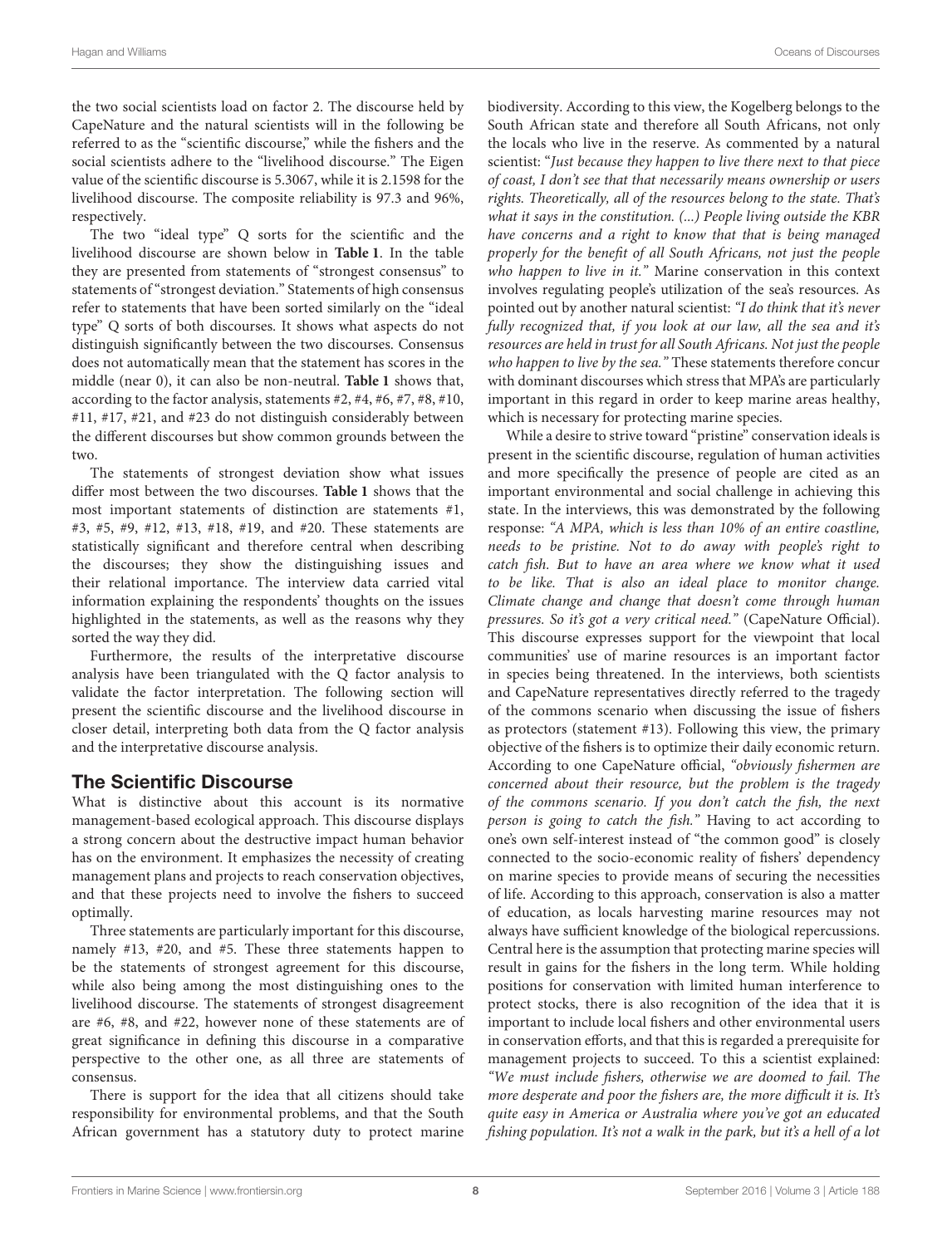easier than when you've got a desperately hungry fishing population that has had the disservice of an apartheid education."

#### The Livelihood Discourse

What is distinct of this view is a strong concern about the social implications brought about by the Kogelberg as a BR, particularly injustice toward the fishers and the fishing communities. The key concern is that although nature needs to be sustained, conservation of marine areas cannot deprive people of their livelihoods. Importantly, this discourse also expresses a strong opposition to the Kogelberg MPA. During an interview this was passionately expressed by a fisher who thought that "The MPA is absolutely worthless. As far as the fishermen are concerned, it was stolen from them."

The most influential statements of agreement in defining this discourse are #18 and #19, as well as #3 and #12. The most important statements of disagreement are #1 and #9. In the interviews, the fishers describe their respective villages and the ocean as something that is part of them, and something that belongs to them. With family bounds dating back generations, they believe that living from fishing is their inherited right and part of their identity. Conserving nature is talked about as a way of life where one coexists with other species, in contrast to creating and enforcing policies. The current arrangement with the MPA and fishing rights processes is considered as unfair and unnecessary. These sentiments, which were continuously expressed during interviews with the fishers, were related to their opinions on commercial fishing boats that catch vast amounts of fish. A fisher from Kleinmond explains: "I think the big boats are taking all our fish out of the water. Then when we go to sea there is nothing left for us. It's a major problem for us because they come very near to the shore." Another aspect linked to this is a feeling of inequality. Being among the poorest in the KBR, the fishers feel restricted by fishing rights and the fact that they are prohibited from fishing in the MPA as they have previously done. A fisher explained his position by adding: "People should be taken into consideration. I think it can't just be imposed without the public impact. They just took an area and declared it a protected area. No one could say anything at all. It was the fisher's favorite fishing spots. And now they are sentenced out of it. It's illegal to fish there, and that are the best places to fish. Then you get a clash of interests. The fishermen feel they are not acknowledged when it becomes illegal. The responsibility is certainly taken away from us." What also became apparent was that some fishers hold resentments toward white people of the area whom they believe are not penalized for "breaking the rules," e.g., when they are planting alien trees in their gardens or dislocating sand from the beaches. This can be understood as an expression of injustice on behalf of the poor fishing population, as they believe conservation restrictions are imposed on them alone.

The livelihood discourse indicates that the fishers think and understand marine conservation differently than the other stakeholders. However, the social scientists have sorted their Q sorts similarly to the fishers and therefore loaded higher on factor 2, or the livelihood discourse. The interview data shows that although the fishers and the social scientists load on the same factor, there is an important difference between these two groups. While the fishers refer to their own personal experience and livelihood challenges, the social scientists who work in these communities emphasize that although they do not relate to the situation in the same way, they do understand and generally support the viewpoint of the fishers. To this a social scientists responded to statement #2 (living with the sea is my way of existing) by adding: "That's not relevant to me but I can see that it's relevant to a lot of people who live in the Kogelberg. So I would strongly agree with somebody who said that, of course. My job is linked to it, but I wouldn't say it's my way of existing personally."

One of the biggest concerns for the fishers, and also recognized as important aspect by the social scientists, is that the current functioning of the KBR is depriving people of their livelihood. Here, a social scientist added: "The KBR is a particular concept. It's a foreign concept to most people out there. It was not very well brainstormed, not very well discussed, not very well implemented. So I can understand that most people don't really like what they see there because most of the projects run by the KBR have been very conservationist. There's very little livelihood development, or socio-economic benefits to the community living there." Therefore, the focus on social issues needs to be understood in the context of several social challenges, which include abalone poaching, violence, crime and drug abuse. Uncertain fishing rights and stricter conservation controls being exercised not only expose fishers and their livelihoods to vulnerabilities, but also exacerbate existing community challenges.

## Importance of Stakeholders' Lived **Experience**

While the factor analysis demonstrates that there are two distinct discourses operating among the KBR stakeholders, certain viewpoints are shared between the two. "Consensus" is found among more "neutral" or less important statements, such as #10, #11, #23, but also among non-neutral statements such as #2 and #21. What is important to note is that although there is (dis- )agreement between the discourses, this (dis-)agreement is found on two different parts of the discourses. Although both groups disagree strongly with a statement, this disagreement is based on a different way of thinking about the subject matter. For instance, both the scientific and the livelihood discourse respondents strongly disagreed with statement #22 ("I need to be allowed to do what I need to do to make a living, although it means that some plant or animal species might go extinct."). Although there is consensus among the stakeholders that they disagree with this statement, the interview data show that three of the fishers had problems sorting this statement before it eventually ended up on strongly disagree. While one fisher said he would rather die hungry, the other fishers explained this as a difficult dilemma that is hard to answer.

"I would rather die poor than to exploit that for my benefit (point at the sea). I would feel bad when I die if I plundered to get a nice car. That's not what I'm about. Maybe that's why I'm so poor (laughs)."

Fisher, Kleinmond

"When you got to eat, you got to eat. Either you go extinct or it goes extinct. It's a difficult one."

Fisher, Pringle Bay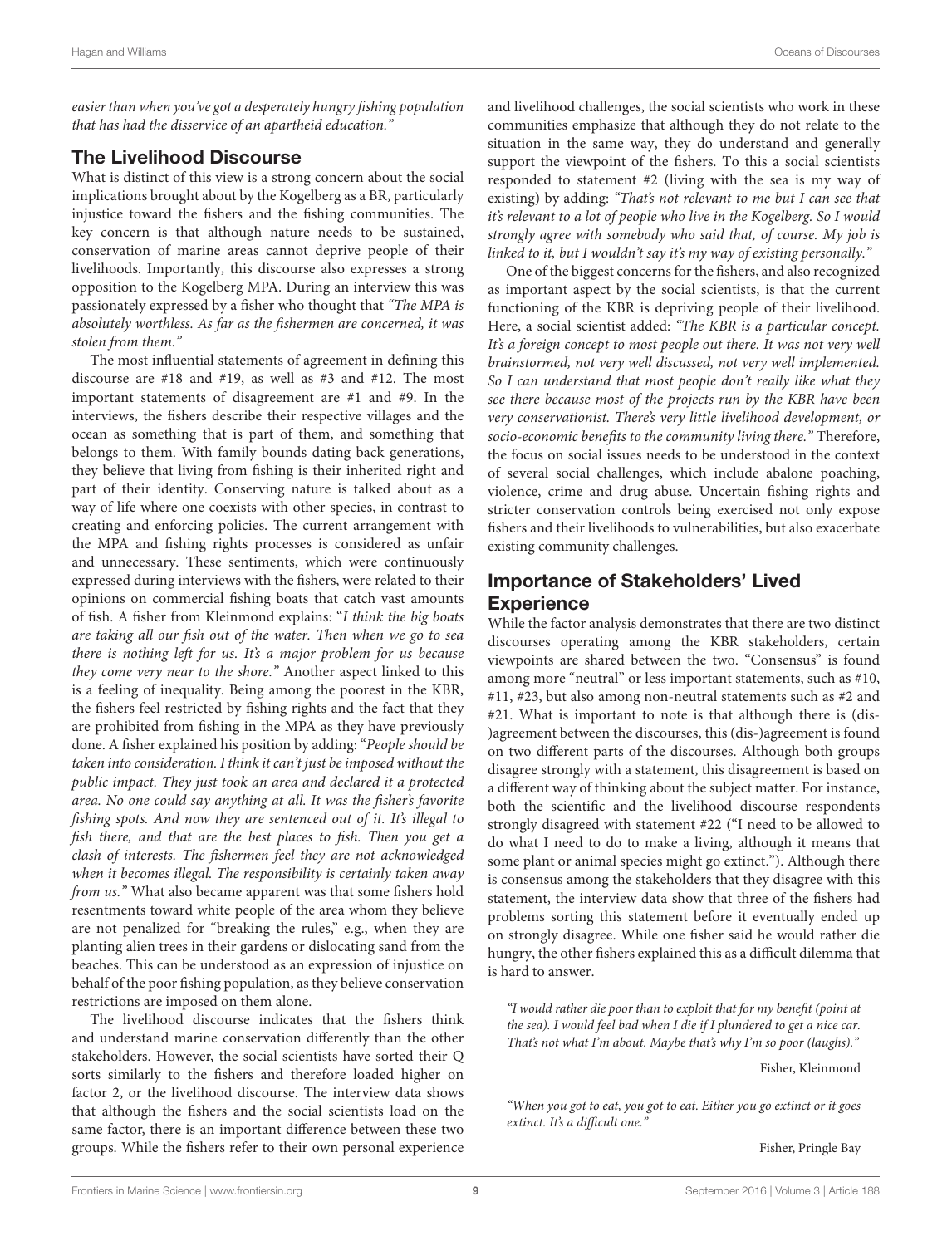The respondents falling under the scientific discourse recognized that there is a difference between not wanting to cause something to go extinct in theory and actually being in that situation. There was general agreement that letting a species go extinct is very selfish and morally wrong, however, because the respondents in this group have never been in that position they emphasized that it was hard to relate to it. Here a natural scientist added: "Me putting it in the 'I disagree with' is obviously indicative of my upbringing and social conditions in life and the fact that I haven't been put in the position where it's me or something else." This phenomenon was also found in other consensus quotes, such as statement #2 ("Living with the sea is my way of existing."), a non-neutral statement both discourses agree with. The sea provides a livelihood for all the respondents, although somewhat indirectly for some interviewed stakeholders. Nevertheless, respondents generally expressed a strong relationship with the sea, predominantly on different grounds. While recreational and job-related activities were crucial to both systems of belief, the supporters from the scientific discourse talked about ecosystem services, while the fishers brought up their direct dependency on consuming and selling marine species to sustain their livelihoods.

What these examples indicate is the importance of how lived experience influences stakeholders' thoughts and ideas. People in the KBR experience and understand nature in different ways depending on how they live their lives. The concept of "biodiversity conservation" has different meanings to different stakeholders, and this meaning emerges in relation to practice. This research therefore supports the claim that our definition of "nature" is constructed by us giving it a certain meaning, as well as by discursive processes. Thus, what we understand as "natural" is also social and cultural [\(Escobar, 1999:](#page-12-30) p. 2).

## **DISCUSSION**

#### The MPA As a Source of Dispute

All the stakeholders who participated in this study emphasized the importance of conserving both natural resources and livelihoods, as the two are closely linked. In this regard, the primary concern of the scientific discourse was the natural environment, while the social issues related to the BR were of greatest importance to the respondents falling under the livelihood discourse. In contrast to the CapeNature representatives and the natural scientists who considered it a necessary conservation means, fishers perceived the imposition of a protected area as taking away their responsibility to act as custodians of "their" marine resources. This finding is not surprising, as other studies that included documenting and analyzing perceptions of biodiversity conservation in South Africa have found similar attitudes recorded from community members living adjacent or near protected areas (Sunde and Isaacs, [2008;](#page-12-31) [Watts and Faasen, 2009;](#page-12-32) [Williams, 2013\)](#page-12-33). Research undertaken by [Faasen \(2006\)](#page-12-34) and [Watts and Faasen \(2009\)](#page-12-32) in the Tsitsikamma, South Africa, for instance investigated whether synergies existed between biodiversity conservation and sustainable rural development, and documented local community members' perceptions of the no-take policy of the MPA in the area. This work highlighted that local communities harbor discontent and opposing views toward the conservation mandate of the management authorities and that there was a need to foster better involvement and participation of community members in decision-making processes. Similarly, [Williams' \(2013\)](#page-12-33) study in the same area highlighted that the local communities historically had access to various fishing sites until the proclamation of the national park and subsequently the establishment of a "no-take" MPA. It was found that community members and fishers alike did not regard the current management and status quo as legitimate, and continuously referred to historical and traditional fishing practices as evidence of their rights to access the current MPA and its fisheries resources [\(Williams, 2013:](#page-12-33) p. 13). While opposing views of what exactly constitutes conservation and how this may result in discontent especially from neighboring communities toward MPAs, [Sunde and Isaacs](#page-12-31) [\(2008:](#page-12-31) pp. xiii, 19–22) noted that a key area of concern relates to the fact that communities perceive themselves as bearing the costs of marine conservation with limited benefits in return. What exacerbates the conflict is that in some cases current practices of protected areas were not perceived as a legitimate conservation approach among communities, especially where locals were not involved in the conceptualization or implementation of these areas. These examples show that conflict and disputes between stakeholder groups are already found on the discursive level, as stakeholders possess dissimilar systems of belief. These trends are disturbing, as creating and sustaining MPAs is a key conservation strategy for the South African government, which has expressed its commitment to meet international and related national obligations toward protecting its biodiversity. One of these is to ensure that local communities participate in conservation efforts, which could come up against several challenges if these efforts threaten to undermine local livelihoods [\(Sunde and Isaacs, 2008:](#page-12-31) p. xiv).

#### Championing Conservation Cooperation

Conflicts and disputes over natural resources are present across the world and therefore not unique to the South African context. What is significant in the South African experience is that the conservation approach was influenced by historical and political trends of the time. This meant that the country's conservation approaches were largely influenced by discriminative events and practices, and resulted in differing discourses in relation to environmental protection. These differences saw a conservation paradigm that was based on being exclusionary, riddled with conflict, and alienating the majority of the country's people to the objectives of conservation areas [\(Carruthers, 1989:](#page-12-35) p. 215). However, with the advent of democracy in the early 1990's, there was a need to address the deep inequalities and misconceptions that were woven into everyday discourses and the legal fabric of environmental legislation and management. Perceptions about the environment and the protectionist approaches demanded urgent attention in the government's postapartheid environmental planning [\(Wynberg, 2002:](#page-12-36) p. 234), and emphasis was placed on the need for meaningful engagement between stakeholders involved in conservation planning and management. South Africa has made significant progress in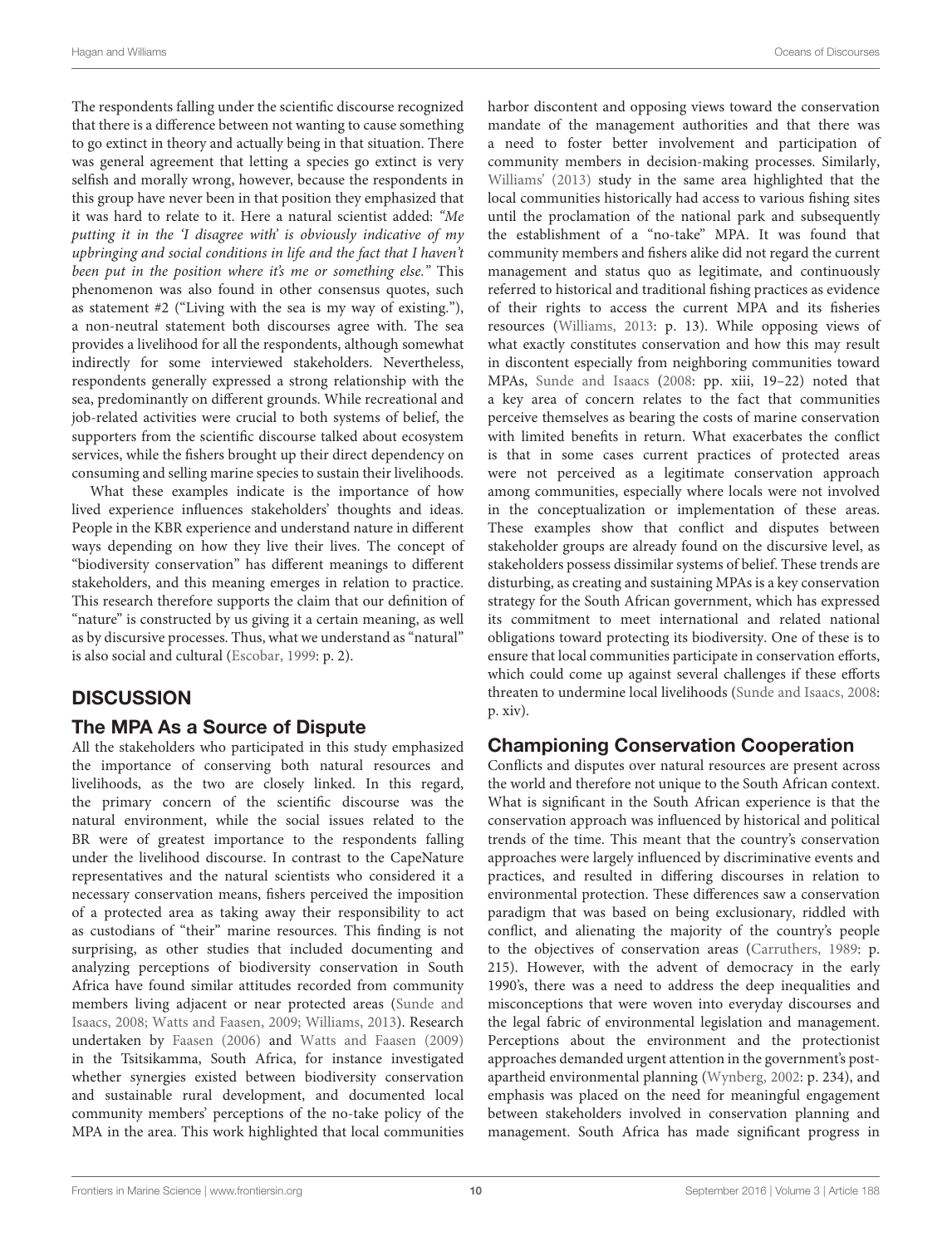developing policies to address environmental priorities and social development. Yet the debilitating legacies of apartheid, coupled with contemporary politics, environmental concerns and pressures to ensure and promote sustainable use and access to natural resources, still present various challenges for achieving conservation goals. One such challenge is ensuring effective implementation and enforcement of policy and legislation, as well as monitoring policy outcomes<sup>[14](#page-10-0)</sup>. This is related to the continued top-down decision-making processes in natural resource management, marginalization of local communities, and the dominant scientific narrative in conservation management, which have been well documented in earlier studies in the regional context [\(Sunde and Isaacs, 2008:](#page-12-31) p. 5; [Müller, 2010:](#page-12-12) p. 153; [Sowman, 2011:](#page-12-37) p. 299; [Williams, 2013:](#page-12-33) p. 13; [Sowman et al., 2014:](#page-12-38) p. 31).

Many biodiversity-rich areas are subject to conservation strategies of some form and should include people as part of its biodiversity. In a developing country context, these people are typically among the economically poor who depend on natural resources to contribute to their livelihoods. While various conservation paradigms, such as the dominant discourse of sustainable development, recognize inclusive and participatory approaches, their implementation often fails. However, the ways in which people relate to nature, biodiversity, or species extinction varies greatly. Being rooted in different discourses, the ways in which environmental concepts are perceived depend on people's relational lived experience. Locals might not agree to the fundamental principles of conservation and, while being recognized as stakeholders, it has been difficult to integrate their system of belief into existing conservation approaches. Here, the importance of understanding these environmental discourses becomes apparent and highlights the need for more contextspecific research of BRs and protected areas, including the social environment that is part of these systems.

A key issue that results in cooperation difficulties is related to discursive ideas of how biodiversity should be protected [\(Hyman,](#page-12-3) [2006:](#page-12-3) pp. 84–88). This was stressed by fishers who claimed that their interests and perceptions on marine biodiversity conservation, as well as their traditional way of life, were marginalized and not considered in conservation objectives. It is important to stress however that even if these conditions were met, this would not necessarily mean better cooperation between the stakeholders managing a protected area. What is key though is to acknowledge that communities and local stakeholders are part of the area that needs protection, and that their "buy-in" and inputs are necessary in order to collectively work toward meeting conservation objectives. Coupled to this ideal is that conservation practices should be viewed as socially just and should work toward "understanding how people perceive an issue [which] is essential to the whole process of 'problem identification,' both normatively and politically" [\(Barry and Proops, 1999:](#page-12-5)338).

The KBR is a case in which different discursive ideas of how biodiversity should be protected result in cooperation

difficulties among stakeholders and limited outcomes [\(Hyman,](#page-12-3) [2006:](#page-12-3) pp. 84–88). On these grounds, the authors would like to stress the importance and encourage more context-specific socioeconomic research regarding the establishment, implementation and maintenance of protected areas. Conservation efforts and projects will continue to fail if the belief systems, inputs and ways of life of local communities (and other relevant stakeholders) are not taken into account. In this regard, conservation should be a part of people's discourses, part of their livelihoods and not seen as a burden, exercise or an approach that instills fear or compromising on one's livelihood. While including people and incorporating their knowledge and way of life does not automatically mean that conservation will succeed, it is an important priority that cannot be overlooked and should be included when initiating and implementing conservation objectives.

## Evaluation of Q Methodology

This study has demonstrated that Q methodology can provide a valuable tool for researching environmental subjectivities. Drawing on the strengths of both qualitative and quantitative research traditions, it offers a promising method for studying perception-based research and makes an important contribution to science as it is able to identify and analyze multiple discourses. The application of Q methodology in all its stages is an efficient, yet demanding task. Nevertheless, it provides a reliable and logical framework for studying perceptions with validated results. The statistical nature of the Q factor analysis provides outcomes and data interpretations that are less prone to researcher bias. By combining interpretative discourse analysis with Q in this study, it revealed that this combination worked well in verifying results and providing deeper meaning and insights to the data. The study undertaken here thus concurs with the findings of [Wolsink \(2004\)](#page-12-39), who emphasized that Q is particularly suitable for research that combines it with other research methods [\(Wolsink, 2004:](#page-12-39) p. 2676), such as participant observation.

#### Limitations

One methodological limitation is related to the sample size; in this regard, a small P-sample size carries some limitations. Here, it implies a finite number of factors to reach the Eigenvalue level of 1.0. This is because the Eigenvalue  $\leq$  1.0 indicates that the unrotated factor explains less than the variance of one respondent, so with a small number of respondents this might happen sooner. Thus, it may be that a larger sample size, and particularly when recruited from other stakeholder groups, would have resulted in more discourses. Another methodological shortcoming is the double meaning as well as reasoning of some statements, which required careful qualitative analysis of the interview data and thereby put extra emphasis on the interpretative discourse analysis.

This study has studied a very heterogeneous group of people with major socio-economic diversities. This represented a challenge particularly when selecting statements, as the stakeholder groups tended to use language quite differently. One can therefore not reject the possibility that sensitivity to formulations has had an impact on the Q sorting procedure.

<span id="page-10-0"></span><sup>14</sup>South African National Biodiversity Institute website: [http://www.sanbi.](http://www.sanbi.org/biodiversity-science/science-policyaction/biodiversity-policy) [org/biodiversity-science/science-policyaction/biodiversity-policy](http://www.sanbi.org/biodiversity-science/science-policyaction/biodiversity-policy) Accessed 22.06.2016.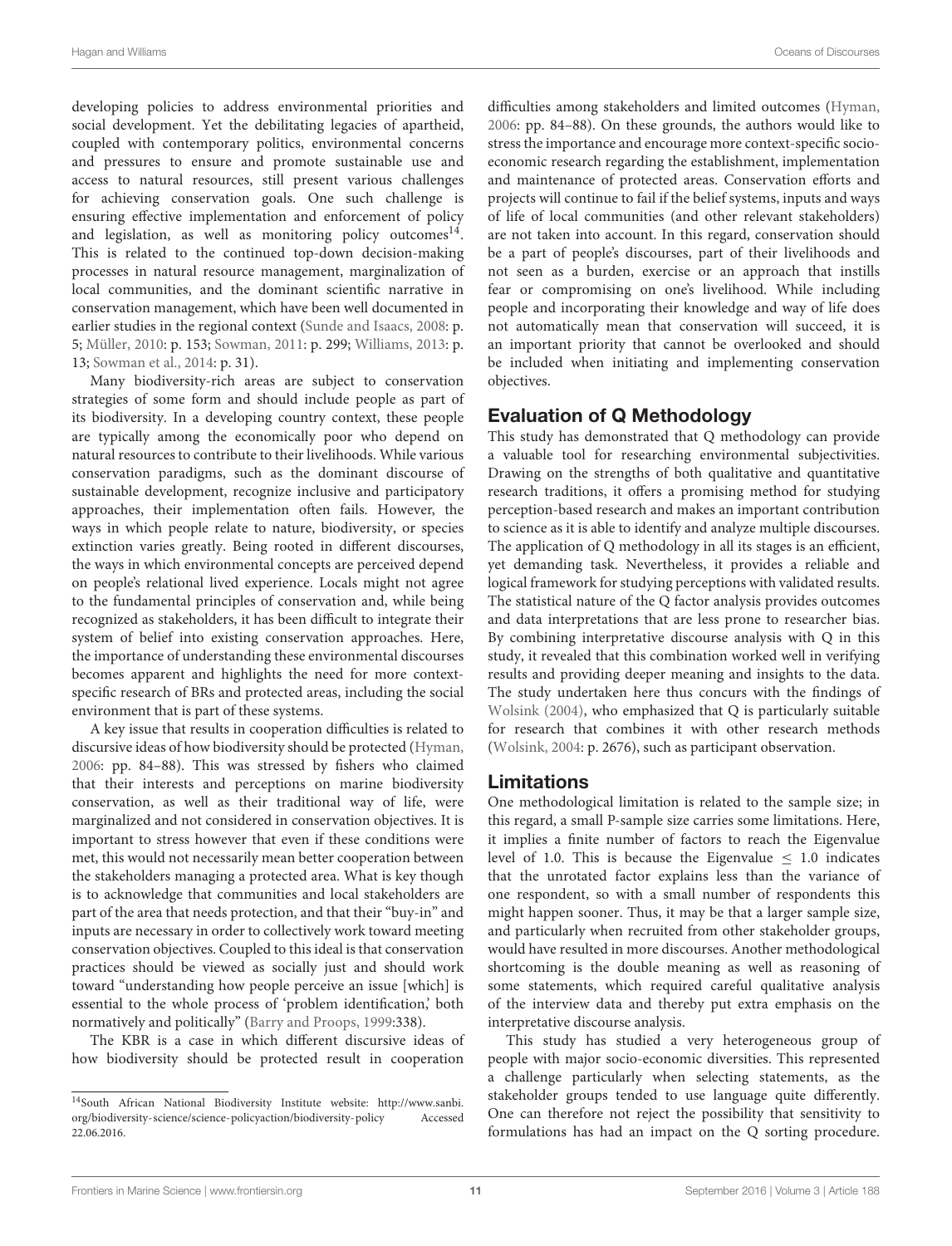Particularly consensus statements following the Q factor analysis might be a result of the statements being poorly formulated. The possibility therefore exists that some of the consensus statements could have been sorted differently if it was formulated in another way. It should also be noted that although there were clear stakeholder groupings in this study, other members of these groups might not share the same ideas, as these groups were not homogenous. The fishers as example might perceive marine conservation differently than the overall local community. Although all the fishers in this study shared similar ideas, a Q study that only focused on the fishers might have shown a wider spectrum of perceptions within the fishing community.

Perceptions of marine biodiversity conservation are part of a larger environmental discourse, which is further related to people's wider ontological worldview and systems of knowledge. Additionally, it is not static and will change and develop over time. Therefore, this research can only provide a limited description of the prevailing discourses, at best highlighting the most prominent similarities and differences. The authors therefore note that the research is not directly transferable or intended to prescribe conservation management. The aim is rather to demonstrate that the use of Q methodology is relevant and can provide reliable analysis for scrutinizing perceptionbased research. Q methodology allows researchers to understand the perceptions and interests of people in their own terms and categories rather than making assumptions. Therefore, based on this study's outcomes, the authors would strongly encourage further application of Q methodology in other studies in order to increase the amount of research that aims to conceptualize and analyze context-specific environmental challenges.

#### **CONCLUSION**

Conserving biodiversity is an important endeavor and one of the greatest contemporary environmental challenges. The KBR is an exceptionally biodiversity-rich area, which should be conserved. In doing this, the need for stakeholder engagement and cooperation has been identified and established in the form of the KBRC and various working groups [\(Anchor Environmental,](#page-11-0) [2009:](#page-11-0) p. 4). Previous studies have shown that stakeholders in the KBR are facing management and cooperation difficulties by pointing at divergent interests and perceptions [\(Hyman, 2006:](#page-12-3) pp. 84–88; [Müller, 2010:](#page-12-12) p. 152). This study has contributed to research on how different perceptions and understandings of conservation influence the conservation objectives and activities of a BR. In doing so, this study set out to investigate how marine biodiversity conservation is perceived in the KBR by examining different discursive realms, and how stakeholders adhere to these discourses. It targeted stakeholders of the

#### **REFERENCES**

<span id="page-11-2"></span>Addams, H., and Proops, J. (2000). Social Discourse and Environmental Policy: An Application of Q Methodology. Cheltenham: Edward Elgar.

<span id="page-11-0"></span>Anchor Environmental (2009). Kogelberg Coast Integrated Management Plan: Report of the Organized Conservation Focus Group Meeting 13 October KMWG, who is tasked with promoting and ensuring coastal conservation and development. This study has found varying ideas of what constitutes biodiversity conservation and how it should be implemented. It further highlighted some of the difficulties and challenges for cooperation in this particular case. The case study has presented two different ways of perceiving marine biodiversity conservation among stakeholders of the KBR, which is grounded in different discourses. While these two differing discourses have highlighted specific positions, there was a common concern shared for the current environmental situation in the reserve. This was revealed in the importance and shared belief that protecting nature is of significant importance and to everyone's benefit. Another important finding was that there was a shared belief by stakeholders who all agreed that local communities and their livelihoods should be a key consideration in all conservation approaches.

While researching perceptions is not an easy task, this study employed Q methodology to demonstrate how perception based research can be validated. This study provided insights into the discourses present at a particular time in the area. Taken the complexity of the issue and the shortcomings of doing this exploratory study, in many ways, this research begs a companion piece to describe the different discourses in closer detail. In conclusion, the authors would like to emphasize the importance of increasing the number of research projects that study environmental discourses, as it is crucial to understand the social context and implications for conservation initiatives. While there is a need to conserve biodiversity globally, it is important to bring people into the debate and how they think, talk about and see themselves in or as part of the natural environment. Understanding the ways in which people think about conservation in particular is key when considering that it is not only a scientific problem but also a societal problem.

## AUTHOR CONTRIBUTIONS

KH conducted research as part of her masters course under the supervision of SW. For this publication KH and SW worked in co-operation to produce the manuscript submitted here.

#### ACKNOWLEDGMENTS

The authors would like to thank Prof. Maarten Wolsink for methodological and analytical guidance. We are also grateful to Dr. Yves Van Leynseele and Dr. Maarten Bavinck for comments, and Dr. Judy McKenzie for help with the analysis. We also want to thank Stephen Young for creative inputs, as well as three anonymous reviewers for their comments during the manuscript review phase.

2009. Available online at: [http://www.anchorenvironmental.co.za/Documents/](http://www.anchorenvironmental.co.za/Documents/Pdfs/Kogelberg%20CIMP/Minutes%20-%20Conservation%20AgenciesFocus%20meeting%20KCIMP.pdf) [Pdfs/Kogelberg%20CIMP/Minutes%20-%20Conservation%20AgenciesFocus](http://www.anchorenvironmental.co.za/Documents/Pdfs/Kogelberg%20CIMP/Minutes%20-%20Conservation%20AgenciesFocus%20meeting%20KCIMP.pdf) [%20meeting%20KCIMP.pdf](http://www.anchorenvironmental.co.za/Documents/Pdfs/Kogelberg%20CIMP/Minutes%20-%20Conservation%20AgenciesFocus%20meeting%20KCIMP.pdf) (Accessed June 21, 2016).

<span id="page-11-1"></span>Baker, R. M. (2006). Economic rationality and health and lifestyle choices for people with diabetes. Soc. Sci. Med. 63, 2341–2353. doi: 10.1016/j.socscimed.2006.06.007